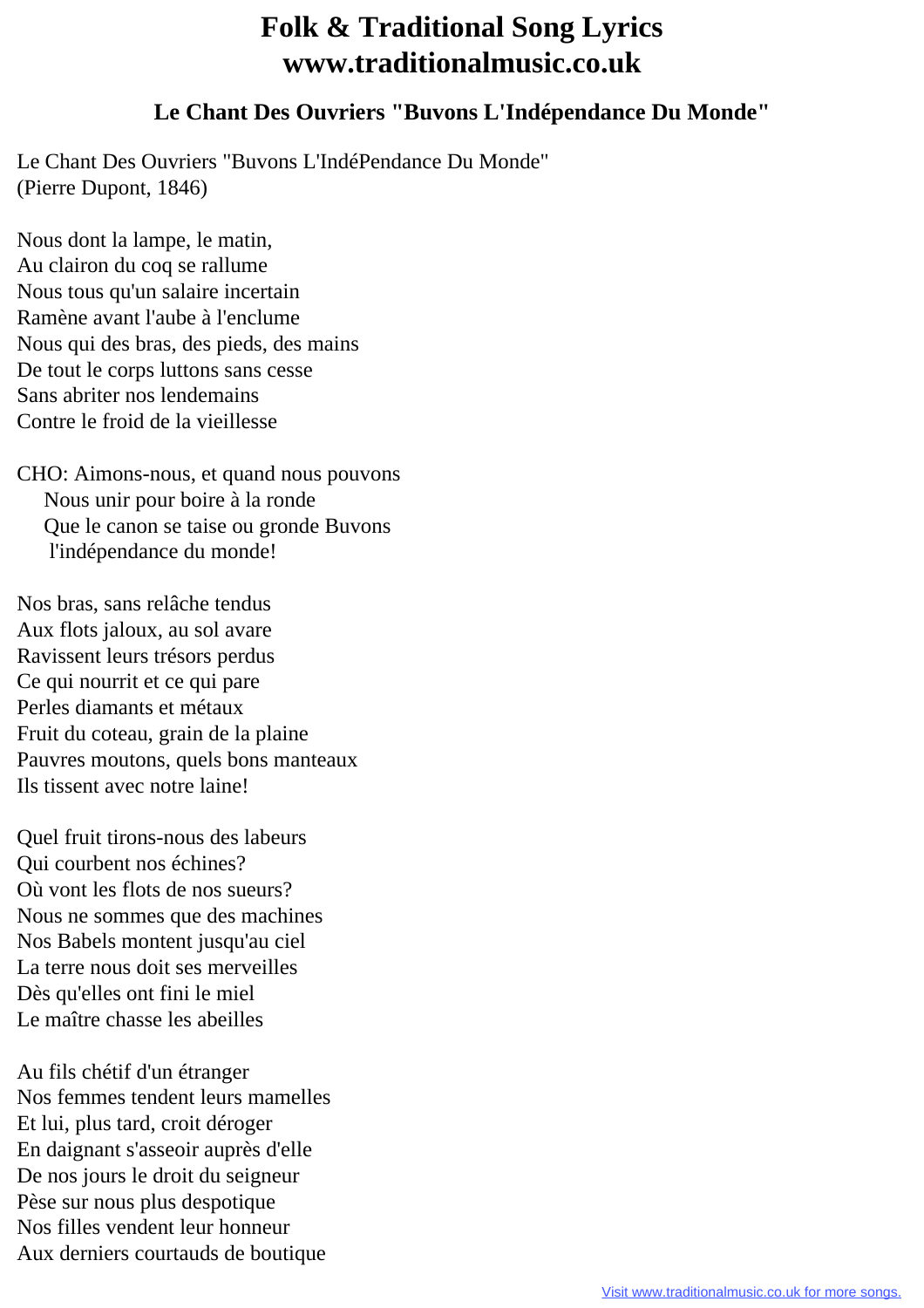Mal vêtus, logés dans des trous Sous les combles, dans les décombres Nous vivons avec les hiboux Et les larrons amis des ombres Cependant notre sang vermeil Coule impétueux dans nos veines Nous nous plairions au grand soleil Et sous les rameaux verts des chênes

À chaque fois que par torrents Notre sang coule sur le monde C'est toujours pour quelques tyrans Que cette rosée est féconde Ménageons-le dorénavant L'amour est plus fort que la guerre En attendant qu'un meilleur vent Souffle du ciel ou de la terre

(Words and music by Pierre Dupont, 1846)

## THE WORKERS' SONG

We whom the lamp, in the morning Is relighted by the cockcrow We all whom an uncertain salary Brings back to the anvil before dawn We who with arms, feet, and hands With our whole body struggle endlessly Without protecting our future Against the coldness of old age.

CHO: Let's love each other, and when we can Gather together and drink around Whether the cannon is quiet or roars Let's drink To the independence of the world

Our arms, held without respite Rob their hidden treasure To the ungrateful wave, to the avaricious ground What feeds and what adorns Pearls, diamonds and metals Fruit of the hillside, grain of the plain Poor lambs, what good coats They weave with our wool!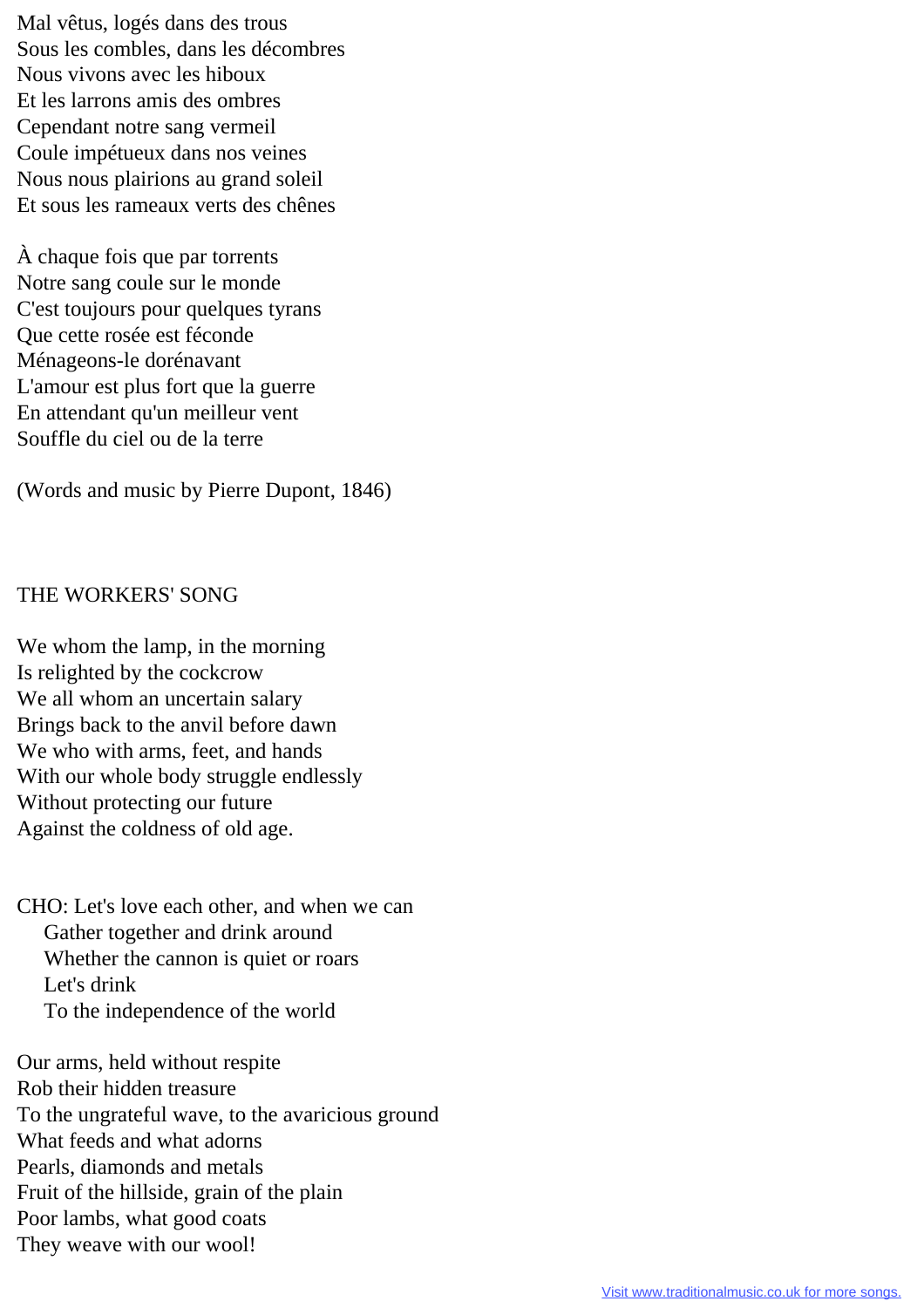What fruit do we get from the work That bends our backs? Where goes the flood of our sweat? We are nothing but machines Our Babels go to the sky The earth owes us her treasures As soon as they make the honey The masters chase the bees

To the puny son of a stranger Our wives give their breasts And later he thinks to demean oneself By sitting beside her Today the landlord's right Weigh on us louder Our girls sell their honors To the dumpiest shopkeeper

Badly dressed, living in dumps In an attic, in the rubble We live with owls And the thieves, friends of the shadow But our vermilion blood Runs impetuous in our veins We'll have great time in the sunshine And under the greens oaks branches

Every time that our blood Pours out on the world It is always for some tyrant That dew is fertile Let's spare it now Love is stronger than war While waiting for a better wind To blow from the sky or the earth

Some precisions that may suffer from a literary translations:

"to the anvil": to work The verse beginning by "To the puny son" was harder. "Our wives gives their breasts": they are nurses for the bourgeoisie "to demean oneself": it was in my dictionary, never heard that before. The song says that the poor woman feeds the bourgeois kid, and then the kid, older, is condescending.

"the landlord's right": "le droit du seigneur", also known as "droit de cuissage" - in the feudal regime, the landlord has the right to sleep first with a woman (virgin) who just got married. This practically declined in (not really sure)